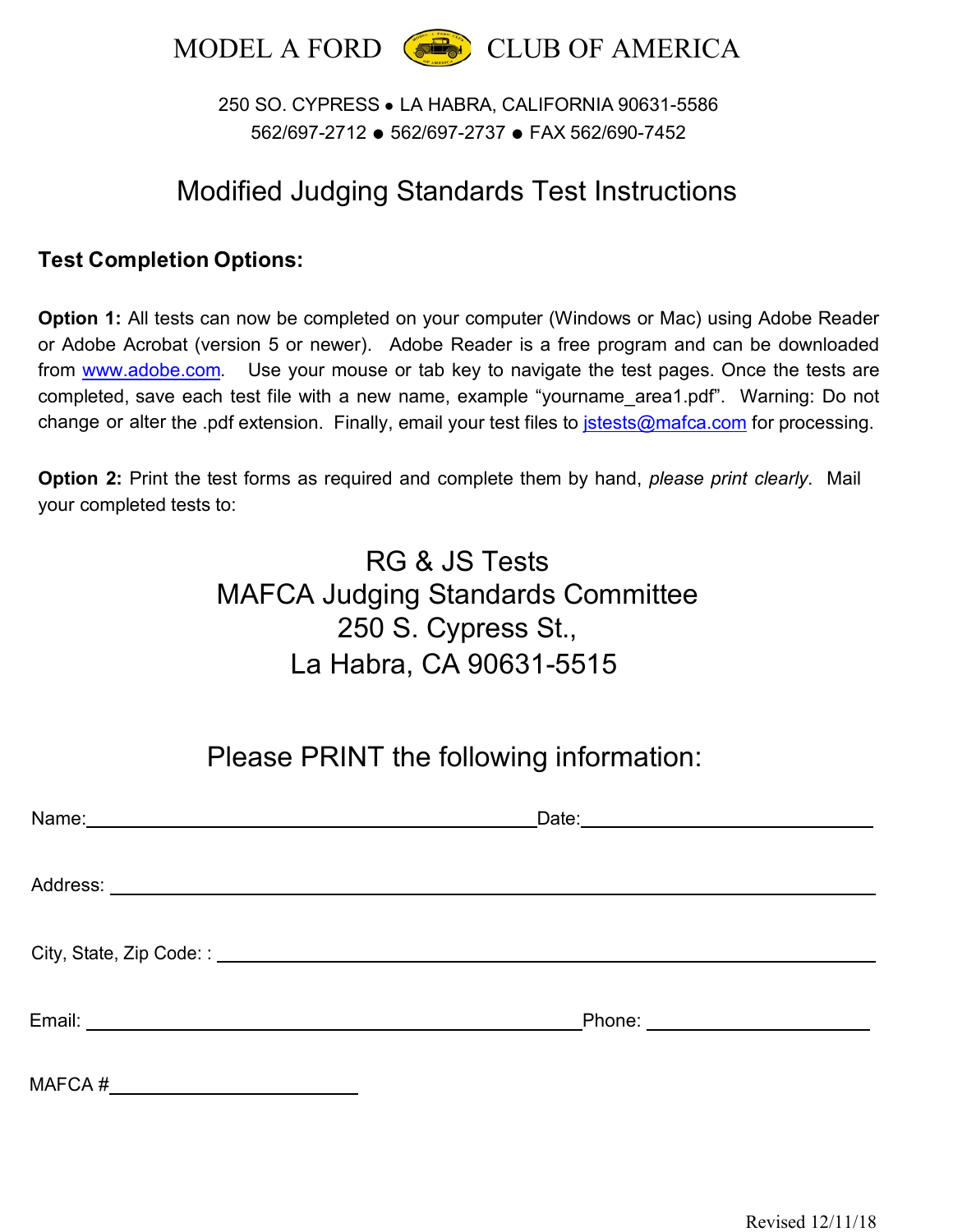$\overline{\phantom{a}}$ 

# **AREA 1 – ENGINE COMPARTMENT**

- 1. A Brumfield head will receive the same number of points as an original Miller head. True $\Box$  False $\Box$
- 2. You will receive help points for Float-A-Motor engine mounts.
- 3. A newer aftermarket Weber carburetor will receive points.
- 4. How many points are taken off for a dirty oil breather pipe?
- 5. The fuel line from the firewall to the gas tank must be rigid so there are no leaks. True $\square$  False $\square$
- 6. Paint under the hood is judged in Area 14 Paint and Stripe.  $True$  | False

# **AREA 2 – ELECTRICAL SYSTEM**

- 7. Wiring must be braided with no plastic undercoating or a point deduction must be taken.
- 8. A fuse box is allowed when judging the electrical system.  $True$  False
- 9. The distributor must be pre \_\_\_\_\_\_\_\_\_
- 10. A modern alternator will receive \_\_\_\_\_\_ points.

# **AREA 3 – COOLING SYSTEM**

- 11. A modern water pump (post 1939) will receive points.
- 12. A plastic fan will receive points.
- 13. All hose clamps must be styled like the originals. True  $\Box$  False  $\Box$
- 14. A good reproduction part shall receive \_\_\_\_\_\_of the points for that item.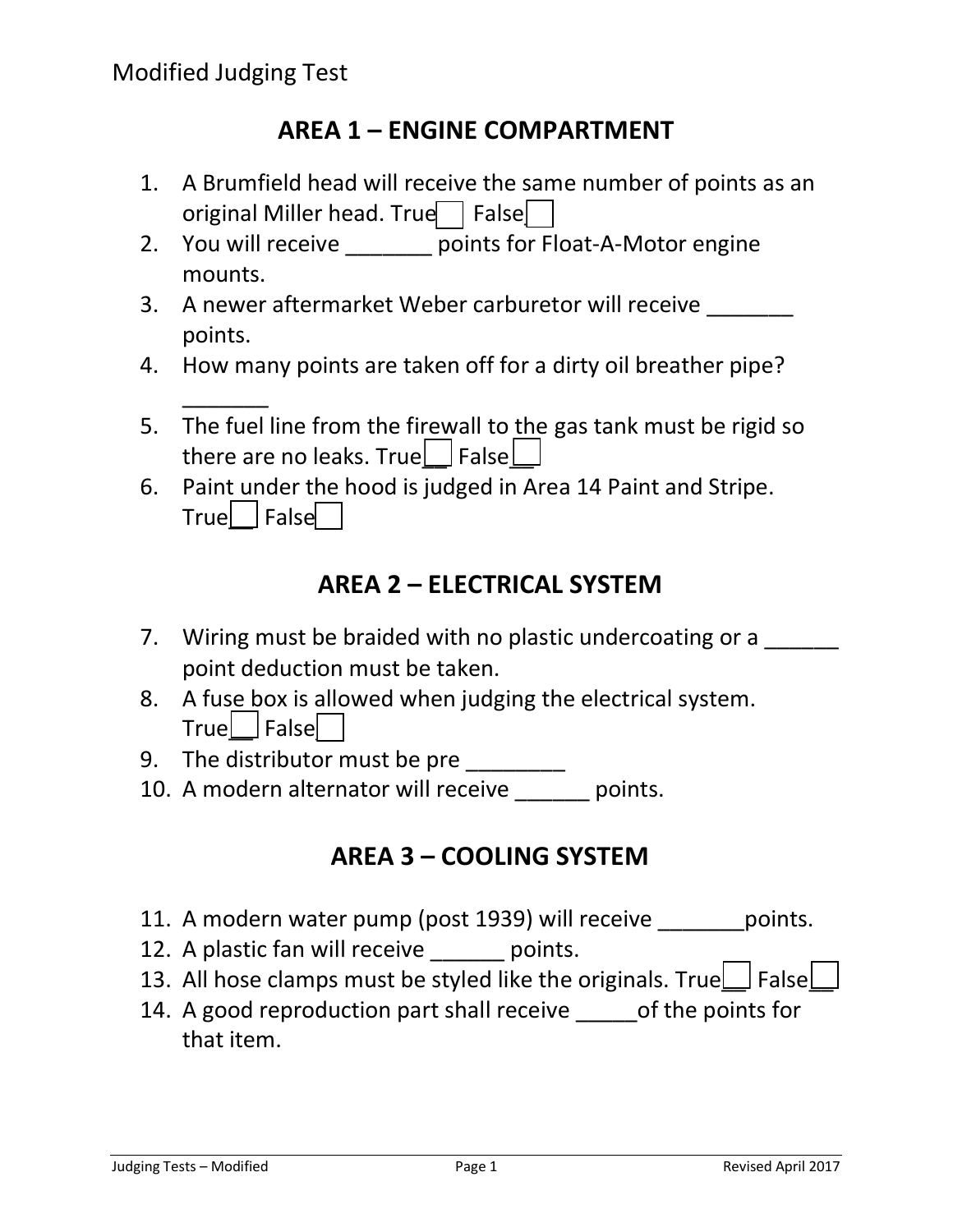\_\_\_\_\_\_\_\_\_\_.

# **AREA 4 – UNDERCARRIAGE**

- 15. A Mitchell overdrive shall receive full points in the torque tube judging area. True  $\Box$  False
- 16. Transmission and flywheel housing can be era through  $\qquad \qquad$ .
- 17. A 4 or 5 speed transmission will receive a 50% deduction. True False
- 18. When judging the underside of the body, look for correct and \_\_\_\_\_\_\_\_\_\_\_\_\_.
- 19. The battery box must be located beneath the floor.  $True$  False

# **AREA 5 – EXHAUST SYSTEM**

- 20. Headers and 2 or 3 piece exhaust systems will receive a 50% point deduction. True $\Box$  False
- 21. Exhaust systems must be free of excessive and
- 22. A chrome tailpipe will receive full points. True  $\Box$  False

### **AREA 6 – INSTRUMENTS AND CONTROLS**

- 23. Correct workmanship and finishes are important in judging this area. True**L** FalseL
- 24. A good reproduction item will receive of the points.
- 25. A gear shift in use up to \_\_\_\_\_ will receive full points. (year)
- 26. A Tachometer gauge is permitted if it was available in 1940.  $True$  False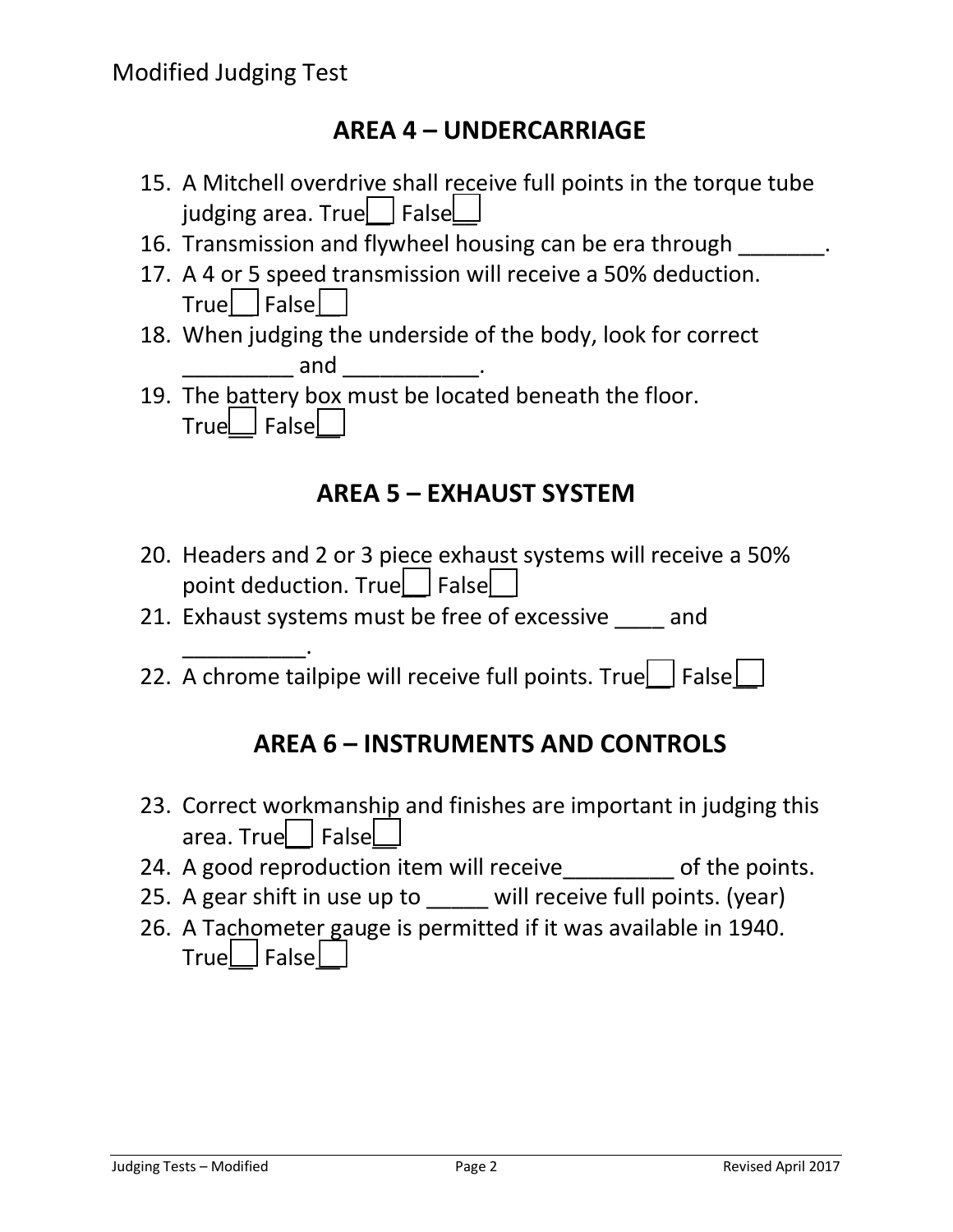## **AREA 7 – BRAKE SYSTEM**

- 27. Hydraulic brakes, \_\_\_\_\_\_\_\_ or \_\_\_\_\_\_\_\_ to \_\_\_\_\_\_\_ (date) are allowed.
- 28. Brake and clutch pedals should have no free travel.  $True$  False

# **AREA 8 – STEERING COLUMN**

- 29. Steering boxes can be any pre- (date) or style.
- 30. The steering column can be shortened. True False
- 31. When checking steering wheel play, there should be no more than " of play.
- 32. Steering wheel must be the style made from 1928-1931. True  $\vert$  False

### **AREA 9 – TOP**

- 33. A speedster will receive full points. True False
- 34. In judging the top, and are judged per the body style.

# **AREA 10 – GLASS AND SIDE CURTAINS**

- 35. Full points are given in the areas where the items are not required for a body style. True False
- 36. Windshield, frame, and lights are judged in this area. True False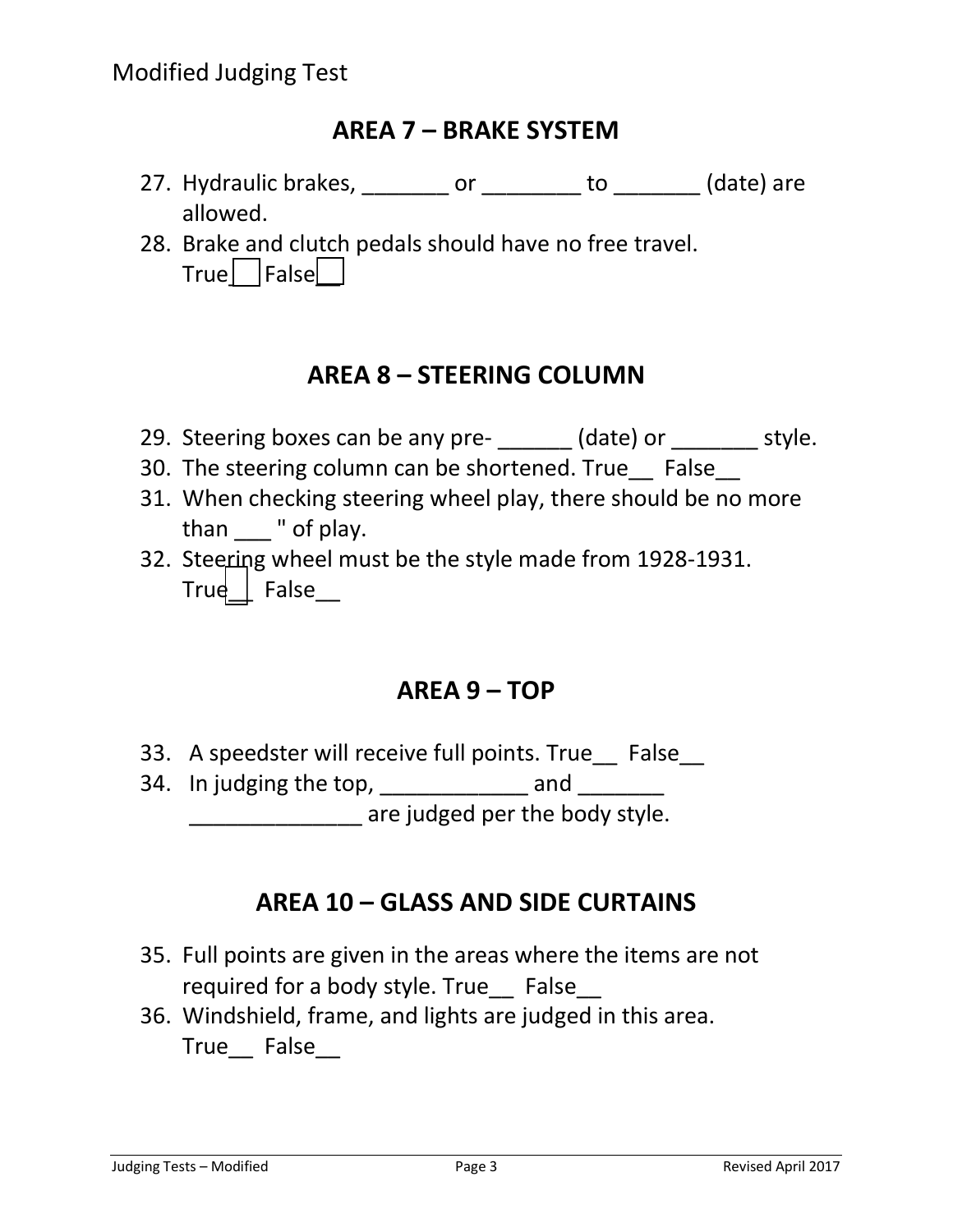## **AREA 11 – CARPETS AND MATS**

- 37. Full points are given in the areas where the items are not required for a body style. True False
- 38. Floor boards are judged in undercarriage. True False
- 39. Carpet and mats are judged for the \_\_\_\_\_\_\_\_\_\_\_\_\_\_\_\_\_\_\_\_\_\_\_\_\_\_\_\_\_\_\_\_\_ for a body style.

#### **AREA 12 – INTERIOR TRIM**

- 40. \_\_\_\_\_\_\_\_\_\_\_, \_\_\_\_\_\_\_\_\_, \_\_\_\_\_\_\_\_\_\_\_\_\_, and **\_\_\_\_\_\_\_\_\_\_\_\_\_\_\_\_\_\_\_\_** are important to judge in this area.
- 41. Chrome plating is given full points for interior trim. True False
- 42. Full points shall be given if an item is not required for a body style. True\_ False\_
- 43. A reproduction dome lamp will receive a full 3 points. True False

### **AREA 13 – SHEET METAL**

- 44. \_\_\_\_\_\_\_\_\_, \_\_\_\_\_\_\_\_\_ \_\_\_\_\_\_\_\_\_\_\_\_\_ but not \_\_\_\_\_\_\_\_\_ shall be judged in this area.
- 45. Speedsters will have points deducted if they have no running boards or a full hood. True False
- 46. Welting between body and fenders is judged in this area. True False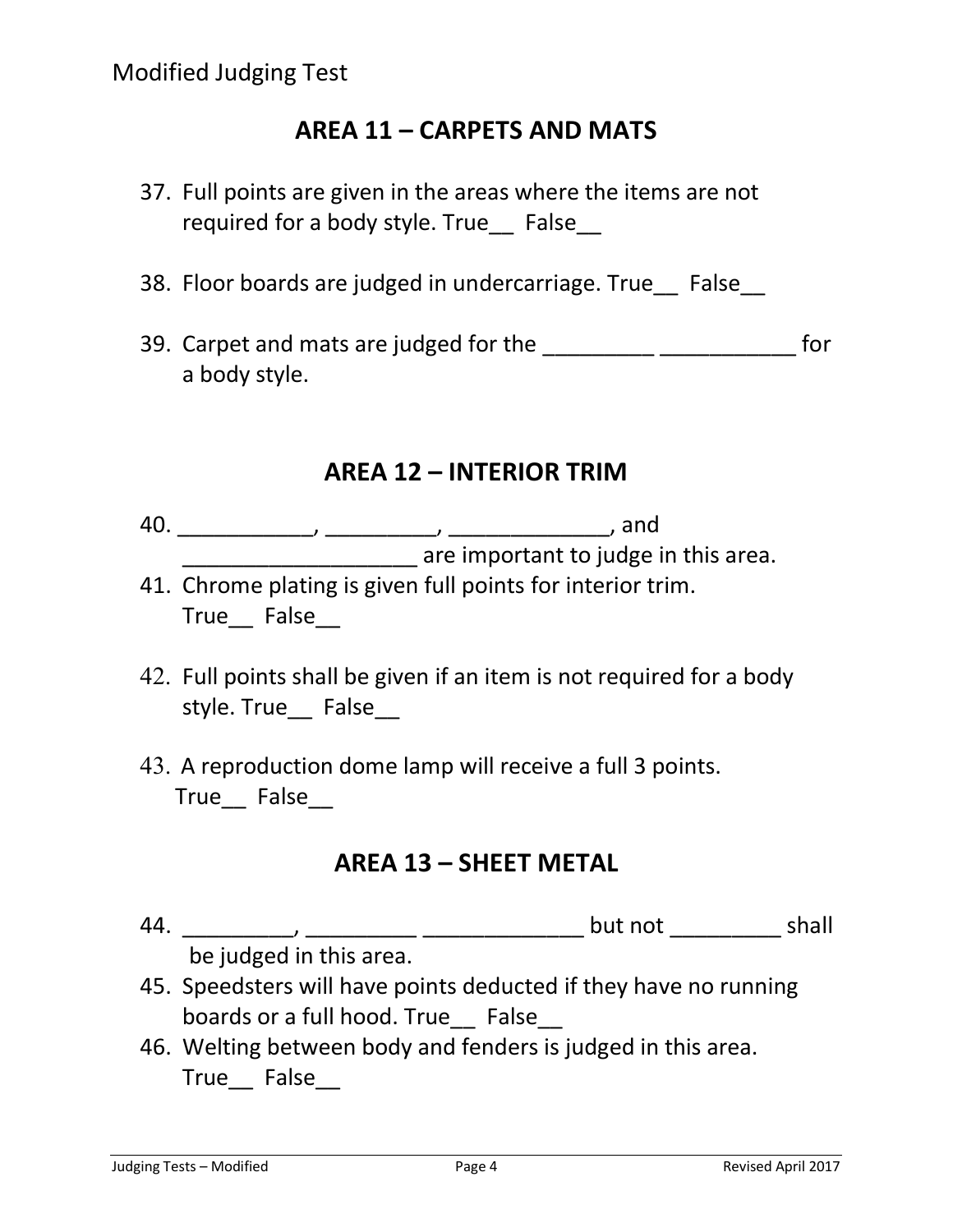# **AREA 14 – PAINT AND STRIPE**

47. When checking paint, check for \_\_\_\_\_\_, \_\_\_\_\_\_\_\_\_\_\_, \_\_\_\_\_\_\_\_\_, \_\_\_\_\_\_\_\_\_\_\_, \_\_\_\_\_\_\_\_\_\_\_ and \_\_\_\_\_\_\_\_\_ in the

paint.

\_\_\_\_\_\_\_\_\_\_.

- 48. Any Model A color between 1928-1931 may be used. True False
- 49. Metallic paint shall be given \_\_\_\_\_ points.
- 50. An owner can deviate from the Standards when striping their Modified Model A. True False
- 51. Commercial radiator shell paint is judged here. True False
- 52. Non-stock color is acceptable when accompanied with a
- 53. Paint in the truck bed is judged in this area. True\_ False\_

# **AREA 15 – EXTERIOR PLATING**

- 54. If an item is painted rather than plated it will be given points.
- 55. A good reproduction headlight shall receive \_\_\_\_\_\_\_\_\_ of the points in that area.
- 56. The head light switch is judged in this area. True False
- 57. A chrome windshield frame on a standard Tudor will receive  $\frac{1}{\sqrt{1-\frac{1}{\sqrt{1-\frac{1}{\sqrt{1-\frac{1}{\sqrt{1-\frac{1}{\sqrt{1-\frac{1}{\sqrt{1-\frac{1}{\sqrt{1-\frac{1}{\sqrt{1-\frac{1}{\sqrt{1-\frac{1}{\sqrt{1-\frac{1}{\sqrt{1-\frac{1}{\sqrt{1-\frac{1}{\sqrt{1-\frac{1}{\sqrt{1-\frac{1}{\sqrt{1-\frac{1}{\sqrt{1-\frac{1}{\sqrt{1-\frac{1}{\sqrt{1-\frac{1}{\sqrt{1-\frac{1}{\sqrt{1-\frac{1}{\sqrt{1-\frac{1}{\sqrt{1-\frac{1}{\sqrt{1-\frac{1}{\sqrt{1-\frac{1$

# **AREA 16 – ACCESSORIES**

58. Full points shall be given if there are no accessories on the vehicle and none are listed on the window placard. True False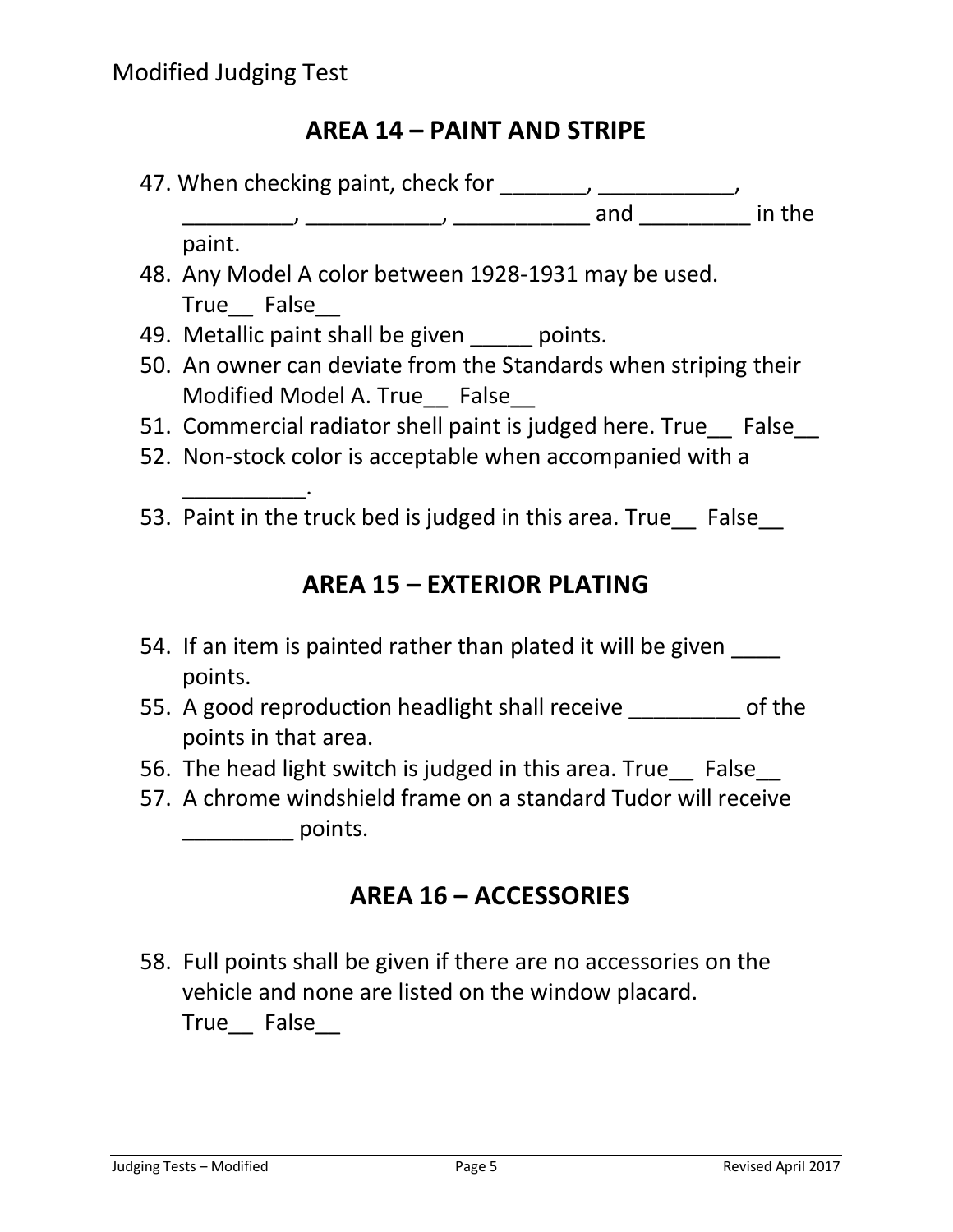#### **AREA 18 – LAMPS**

59. \_\_\_\_\_\_\_\_\_\_\_, \_\_\_\_\_\_\_\_\_\_ \_\_\_\_\_\_\_\_\_\_, and \_\_\_\_\_\_\_\_\_ are

judged in this area.

60. A tail light on the right rear fender is considered a safety item. True False

#### **AREA 19 - HORN**

61. \_\_\_\_\_\_\_\_\_\_\_\_\_\_, \_\_\_\_\_\_\_\_\_ \_\_\_\_\_\_\_\_\_\_\_, and \_\_\_\_\_\_\_\_\_\_ of the horn are judged in this area.

### **AREA 20 – WINDSHIELD WIPER**

62. 1928-1929 car can have an electric wiper and get full points. True False

### **AREA 21 – START/IDLE/FUNCTIONAL TEST OF EQUIPMENT**

- 63. In this area, judge whether it  $\frac{1}{\frac{1}{1-\frac{1}{1-\frac{1}{1-\frac{1}{1-\frac{1}{1-\frac{1}{1-\frac{1}{1-\frac{1}{1-\frac{1}{1-\frac{1}{1-\frac{1}{1-\frac{1}{1-\frac{1}{1-\frac{1}{1-\frac{1}{1-\frac{1}{1-\frac{1}{1-\frac{1}{1-\frac{1}{1-\frac{1}{1-\frac{1}{1-\frac{1}{1-\frac{1}{1-\frac{1}{1-\frac{1}{1-\frac{1}{1-\frac{1}{1-\frac{1}{1-\frac{1}{1-\frac{1}{1$  $\blacksquare$  for the road.
- 64. The brake pedal travel, and the functionality of the emergency brake are checked in this area. True False
- 65. Working lamps are judged in Area 18. True False
- 66. Original plate glass is allowed in Modified. True\_\_ False\_\_